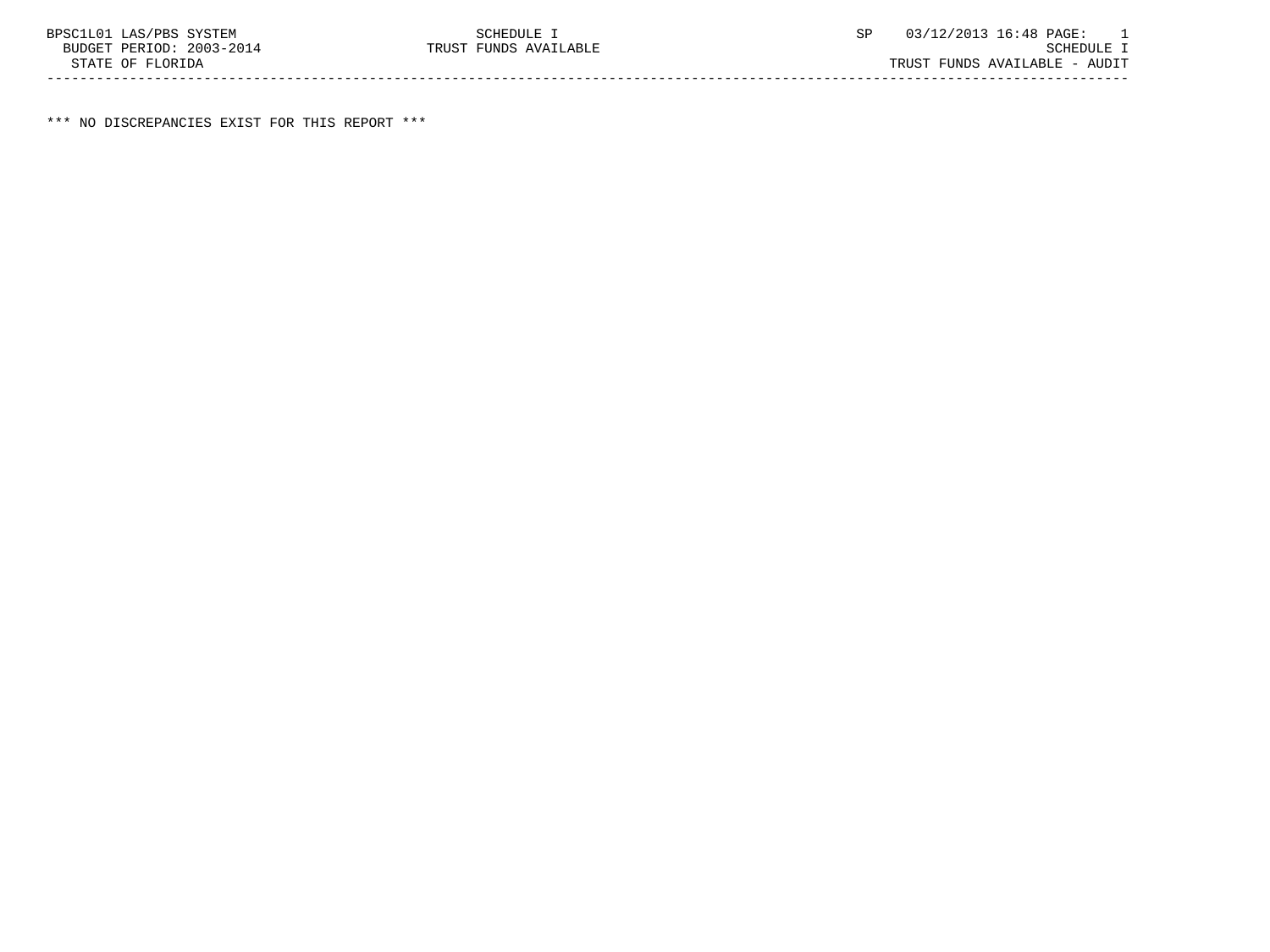-----------------------------------------------------------------------------------------------------------------------------------

| FY 2013-14 FY 2013-14   |         |
|-------------------------|---------|
| AGY FIN REQ AGY AMD REQ |         |
| COL A12                 | COL A14 |

| HEALTH, DEPT OF            | 64000000 |
|----------------------------|----------|
| PGM: COMMUNITY PUBLIC HLTH | 64200000 |
| DISEASE CNTRL/HLTH PROTECT | 64200200 |
|                            |          |

FUND: FEDERAL GRANTS TRUST FUND 2261

## SECTION I: DETAIL OF REVENUES

|                             | REVENUE CAP SVC |               | AUTH    |           | <b>MATCHING %</b> | <b>CFDA</b> |            |            |
|-----------------------------|-----------------|---------------|---------|-----------|-------------------|-------------|------------|------------|
|                             | CODE            | CHG %         |         | <b>ST</b> | $I/C$ LOC $I/C$   | NO.         |            |            |
|                             |                 |               |         |           |                   |             |            |            |
| A2 INTEREST ON ADVANCES     | 000500 NO       | 0.0           | 381.001 | 0.00      | 0.00              |             | 600        | 600        |
| A3 HOPWA GRANT              | 000700 NO       | 0.0           | 381.042 | 0.00      | 0.00              | 14.241      | 3,000,000  | 3,000,000  |
| EH HEPATITIS                | 000700 NO       | 0.0           | 381.001 | 0.00      | 0.00              | 93.270      | 53,700     | 53,700     |
| 01 LAB CAPACITY             | 000700 NO       | 0.0           | 381.011 | 0.00      | 0.00              | 93.270      | 912,000    | 912,000    |
| 02 ACA HIV PREVENTION       | 000700 NO       | 0.0           | 381.011 | 0.00      | 0.00              | 93.523      | 156,900    | 156,900    |
| 03 REFUGEE                  | 000700 NO       | 0.0           | 381.011 | 0.00      | 0.00              | 93.576      | 96,500     | 96,500     |
| 04 IMMUNIZATION             | 000700 NO       | 0.0           | 381.011 | 0.00      | 0.00              | 93.712      | 168,500    | 168,500    |
| 06 ELSXX EPI & LAB SURVEIL  | 000700 NO       | 0.0           | 381.011 | 0.00      | 0.00              | 93.283      | 1,950,000  | 1,950,000  |
| PREVENTION WELLNESS<br>07   | 000700 NO       | 0.0           | 381.011 | 0.00      | 0.00              | 93.724      | 4,300      | 4,300      |
| IMMUNIZATION PROG<br>08     | 000700 NO       | 0.0           | 381.011 | 0.00      | 0.00              | 93.268      | 3,600,000  | 3,600,000  |
| 10 HIV FORMULA GRANTS       | 000700 NO       | 0.0           | 381.011 | 0.00      | 0.00              | 93.917      | 39,000,000 | 39,000,000 |
| 12 HIV PREVENTION           | 000700 NO       | 0.0           | 381.011 | 0.00      | 0.00              | 93.940      | 4,420,000  | 4,420,000  |
| 13 EPIDEMIOLOGY             | 000700 NO       | 0.0           | 381.011 | 0.00      | 0.00              | 93.943      | 2,300,000  | 2,300,000  |
| 14 HIV GRANTS               | 000700 NO       | 0.0           | 381.011 | 0.00      | 0.00              | 93.944      | 2,500,000  | 2,500,000  |
| 15 CDC COOP AGREEMENTS      | 000700 NO       | 0.0           | 381.011 | 0.00      | 0.00              | 93.946      | 116,022    | 116,022    |
| 16 PREVENTIVE HLTH SERVICE  | 000700 NO       | 0.0           | 381.011 | 0.00      | 0.00              | 93.928      | 7,000,000  | 7,000,000  |
| TB CONTROL PROJEC<br>17     | 000700 NO       | 0.0           | 381.011 | 0.00      | 0.00              | 93.116      | 3,000,000  | 3,000,000  |
| 32 RADON GRANT EH           | 000700 NO       | 0.0           | 381.001 | 0.00      | 0.00              | 66.032      | 15,393     | 15,393     |
| 33 BEACH MONITORING         | 000700 NO       | 0.0           | 381.001 | 0.00      | 0.00              | 66.472      | 55,326     | 55,326     |
| <b>34 LEAD GRANTS EH</b>    | 000700 NO       | 0.0           | 381.001 | 0.00      | 0.00              | 66.707      | 51,474     | 51,474     |
| <b>35 PESTICIDE STUDIES</b> | 000700 NO       | 0.0           | 381.001 | 0.00      | 0.00              | 66.716      | 46,285     | 46,285     |
| 41 PUBLIC HEALTH EMERGENCY  | 000700 NO       | 0.0           | 381.001 | 0.00      | 0.00              | 93.070      | 195,178    | 195,178    |
| 43 HEALTH TRACKING EH       | 000700 NO       | 0.0           | 381.001 | 0.00      | 0.00              | 93.358      | 760,254    | 760,254    |
| 44 EH CAPACITY BUILDING     | 000700 NO       | 0.0           | 381.001 | 0.00      | 0.00              | 93.240      | 326,505    | 326,505    |
| 45 OCCUPATIONAL HEALTH      | 000700 NO       | 0.0           | 381.001 | 0.00      | 0.00              | 93.262      | 130,964    | 130,964    |
| 60 HIV BUDGET AMEND B0034   | 000700 NO       | $\boxed{0.0}$ | 381.001 | 0.00      | 0.00              | 93.917      |            | 4,754,507  |
| 42 EH SUBGRANTS             | 001110 NO       | 0.0           | 381.001 | 0.00      | 0.00              |             | 111,472    | 111,472    |
| TNFR DCF 2261<br>25         | 001510 NO       | 0.0           | 381.11  | 0.00      | 0.00              | 93.566      | 241,619    | 241,619    |
| 27 REFUNDS                  | 001800 NO       | 0.0           | 381.001 | 0.00      | 0.00              |             | 300,000    | 300,000    |
|                             |                 |               |         |           |                   |             |            |            |

 TOTAL TO LINE B IN SECTION IV 70,512,992 75,267,499 ============= =============

SECTION II: DETAIL OF NONOPERATING EXPENDITURES

| OBJECT |      | TRANSFER CFDA |     |  |
|--------|------|---------------|-----|--|
| CODE   | TO T | BE            | NO. |  |

------------- -------------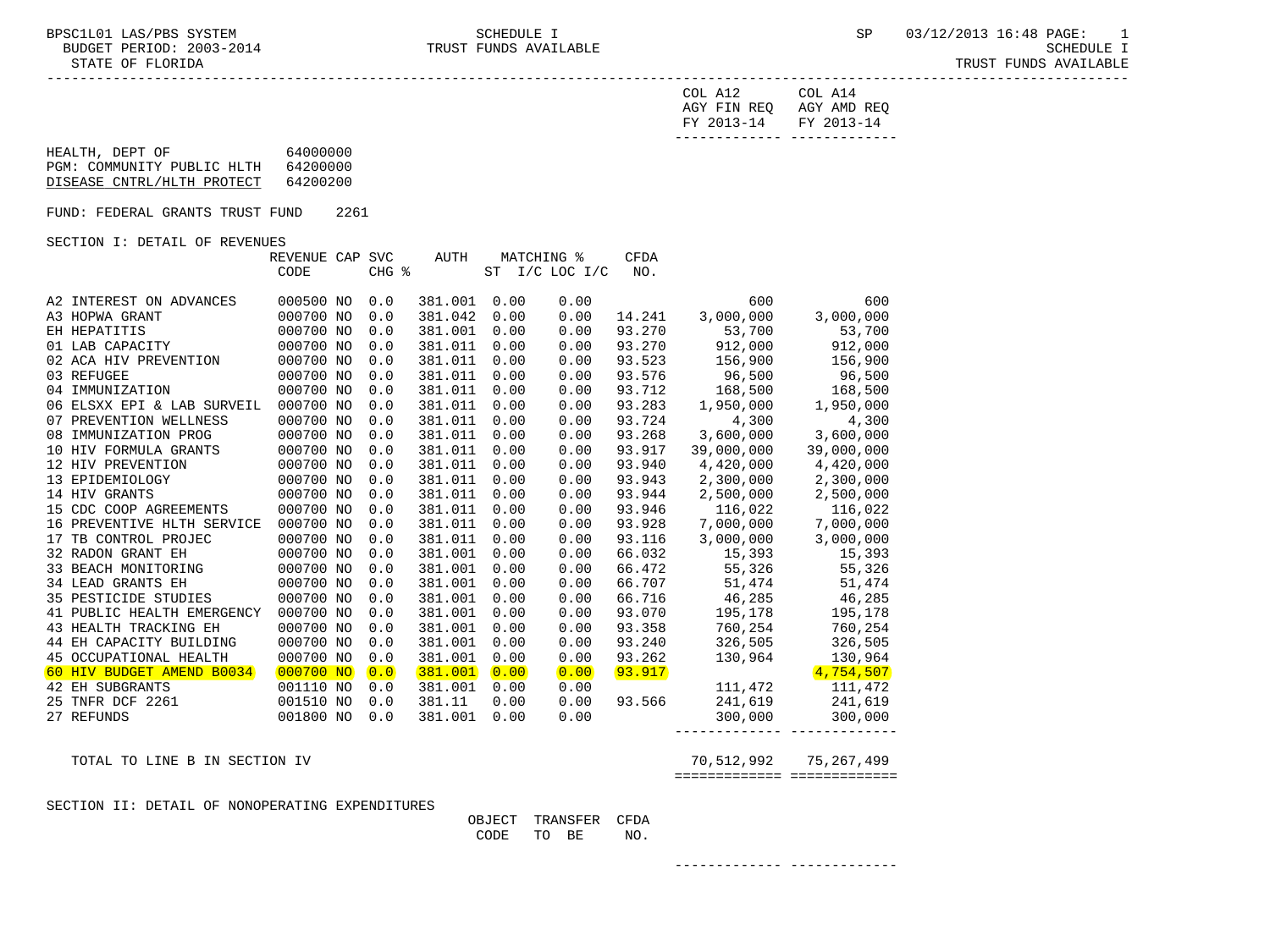| BPSC1L01 LAS/PBS SYSTEM<br>BUDGET PERIOD: 2003-2014<br>STATE OF FLORIDA                                                                                                                       |                          | SCHEDULE I                                  | TRUST FUNDS AVAILABLE         |     |                                                                     | SP                                                            | 03/12/2013 16:48 PAGE:<br>-2<br><b>SCHEDULE I</b><br>TRUST FUNDS AVAILABLE |
|-----------------------------------------------------------------------------------------------------------------------------------------------------------------------------------------------|--------------------------|---------------------------------------------|-------------------------------|-----|---------------------------------------------------------------------|---------------------------------------------------------------|----------------------------------------------------------------------------|
|                                                                                                                                                                                               |                          |                                             |                               |     | COL A12 COL A14<br>AGY FIN REQ AGY AMD REQ<br>FY 2013-14 FY 2013-14 |                                                               |                                                                            |
| HEALTH, DEPT OF 64000000<br>PGM: COMMUNITY PUBLIC HLTH 64200000<br>DISEASE CNTRL/HLTH PROTECT 64200200                                                                                        |                          |                                             |                               |     |                                                                     |                                                               |                                                                            |
| FUND: FEDERAL GRANTS TRUST FUND<br>2261                                                                                                                                                       |                          |                                             |                               |     |                                                                     |                                                               |                                                                            |
| SECTION II: DETAIL OF NONOPERATING EXPENDITURES                                                                                                                                               |                          | CODE                                        | OBJECT TRANSFER CFDA<br>TO BE | NO. |                                                                     |                                                               |                                                                            |
| TOTAL TO LINE E IN SECTION IV                                                                                                                                                                 |                          |                                             |                               |     | ===========================                                         |                                                               |                                                                            |
| SECTION III: ADJUSTMENTS                                                                                                                                                                      |                          | OBJECT<br>CODE                              |                               |     |                                                                     |                                                               |                                                                            |
|                                                                                                                                                                                               |                          |                                             |                               |     |                                                                     |                                                               |                                                                            |
| TOTAL TO LINE H IN SECTION IV                                                                                                                                                                 |                          |                                             |                               |     | ===========================                                         |                                                               |                                                                            |
| SECTION IV: SUMMARY                                                                                                                                                                           |                          |                                             |                               |     |                                                                     |                                                               |                                                                            |
| UNRESERVED FUND BALANCE - JULY 1<br>ADD: REVENUES (FROM SECTION I)<br>TOTAL FUNDS AVAILABLE (LINE A + LINE B)<br>LESS: OPERATING EXPENDITURES<br>LESS: NONOPERATING EXPENDITURES (SECTION II) | (A)<br>(B)<br>(C)<br>(E) | (D)                                         |                               |     | 70,512,992<br>73,048,211<br>71,585,017                              | 2,535,219 2,535,219<br>75,267,499<br>77,802,718<br>76,339,524 |                                                                            |
| LESS: FIXED CAPITAL OUTLAY (TOTAL ONLY)<br>UNRESERVED FUND BALANCE - JUNE 30 - BEFORE ADJ<br>NET ADJUSTMENTS (FROM SECTION III)                                                               | (F)<br>(G)<br>(H)        |                                             |                               |     |                                                                     | 1,463,194 1,463,194                                           |                                                                            |
| ADJUSTED UNRESERVED FUND BALANCE - JUNE $30$ (I)                                                                                                                                              |                          |                                             |                               |     | 1,463,194                                                           | 1,463,194                                                     |                                                                            |
| SCHEDULE IB: DETAIL OF UNRESERVED FUND BALANCE                                                                                                                                                |                          | FUNDING SOURCE<br>STATE (S)<br>NONSTATE (N) |                               |     |                                                                     |                                                               |                                                                            |
| 01 RYAN WHITE GRANTS                                                                                                                                                                          |                          | N                                           |                               |     |                                                                     | 1,463,194 1,463,194                                           |                                                                            |
| ADJUSTED UNRESERVED FUND BALANCE - JUNE 30                                                                                                                                                    |                          |                                             |                               |     | 1,463,194<br>============================                           | 1,463,194                                                     |                                                                            |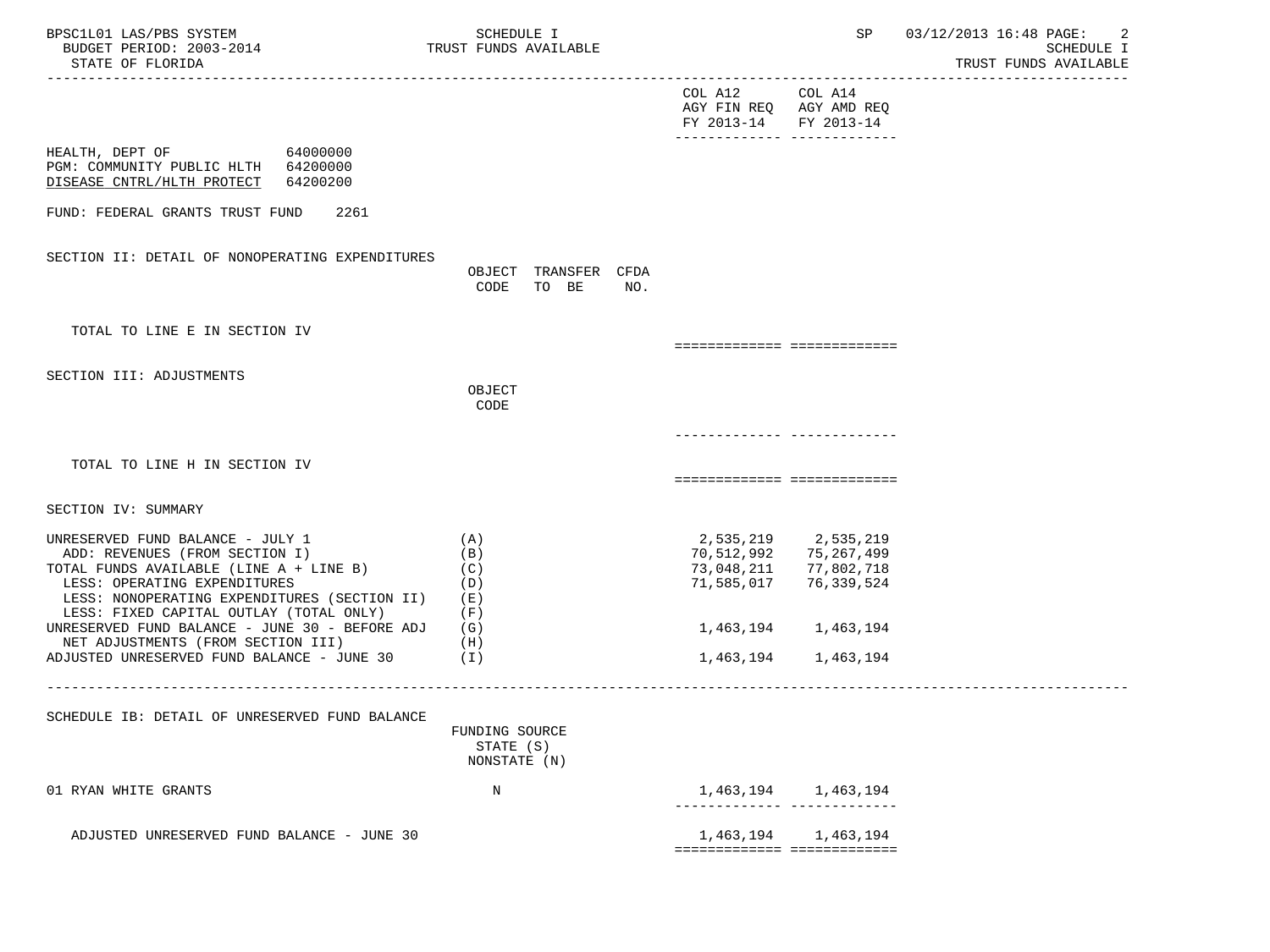| BPSC1L01 LAS/PBS SYSTEM<br>BUDGET PERIOD: 2003-2014<br>STATE OF FLORIDA                                                                                                                                                                  | SCHEDULE I<br>TRUST FUNDS AVAILABLE                                           |                                                  | SP                                                 | 03/12/2013 16:48 PAGE:<br>-3<br><b>SCHEDULE I</b><br>TRUST FUNDS AVAILABLE |
|------------------------------------------------------------------------------------------------------------------------------------------------------------------------------------------------------------------------------------------|-------------------------------------------------------------------------------|--------------------------------------------------|----------------------------------------------------|----------------------------------------------------------------------------|
|                                                                                                                                                                                                                                          |                                                                               | COL A12<br>AGY FIN REQ AGY AMD REQ<br>FY 2013-14 | COL A14<br>FY 2013-14<br>----------- ------------- |                                                                            |
| HEALTH, DEPT OF 64000000<br>PGM: COMMUNITY PUBLIC HLTH 64200000<br>DISEASE CNTRL/HLTH PROTECT 64200200                                                                                                                                   |                                                                               |                                                  |                                                    |                                                                            |
| 2516<br>FUND: OPERATIONS AND MAINT TF                                                                                                                                                                                                    |                                                                               |                                                  |                                                    |                                                                            |
| SECTION I: DETAIL OF REVENUES<br>CODE                                                                                                                                                                                                    | REVENUE CAP SVC AUTH MATCHING %<br>CFDA<br>CHG $\text{\$}$ ST I/C LOC I/C NO. |                                                  |                                                    |                                                                            |
|                                                                                                                                                                                                                                          |                                                                               |                                                  |                                                    |                                                                            |
| TOTAL TO LINE B IN SECTION IV                                                                                                                                                                                                            |                                                                               | ===========================                      |                                                    |                                                                            |
| SECTION II: DETAIL OF NONOPERATING EXPENDITURES                                                                                                                                                                                          | OBJECT TRANSFER CFDA<br>CODE<br>TO BE<br>NO.                                  |                                                  |                                                    |                                                                            |
| 10 UNFUNDED BUDGET                                                                                                                                                                                                                       | 899000                                                                        | $3,610,663-$                                     |                                                    |                                                                            |
| TOTAL TO LINE E IN SECTION IV                                                                                                                                                                                                            |                                                                               | $3,610,663-$<br>===========================      |                                                    |                                                                            |
| SECTION III: ADJUSTMENTS                                                                                                                                                                                                                 | OBJECT<br>CODE                                                                |                                                  |                                                    |                                                                            |
| 01 PRIOR YEAR REV ADJUSTMENT MEDICAID                                                                                                                                                                                                    | 991000                                                                        |                                                  | 1,898,633                                          |                                                                            |
| TOTAL TO LINE H IN SECTION IV                                                                                                                                                                                                            |                                                                               | ===========================                      | 1,898,633                                          |                                                                            |
| SECTION IV: SUMMARY                                                                                                                                                                                                                      |                                                                               |                                                  |                                                    |                                                                            |
| UNRESERVED FUND BALANCE - JULY 1<br>ADD: REVENUES (FROM SECTION I)<br>TOTAL FUNDS AVAILABLE (LINE A + LINE B)<br>LESS: OPERATING EXPENDITURES<br>LESS: NONOPERATING EXPENDITURES (SECTION II)<br>LESS: FIXED CAPITAL OUTLAY (TOTAL ONLY) | (A)<br>(B)<br>(C)<br>(D)<br>(E)<br>(F)                                        | 3,697,957<br>7,308,620<br>$3,610,663-$           | 3,697,957 3,697,957<br>3,697,957<br>4,878,026      |                                                                            |
| UNRESERVED FUND BALANCE - JUNE 30 - BEFORE ADJ<br>NET ADJUSTMENTS (FROM SECTION III)<br>ADJUSTED UNRESERVED FUND BALANCE - JUNE 30                                                                                                       | (G)<br>(H)<br>(I)                                                             |                                                  | 1,180,069-<br>1,898,633<br>718,564                 |                                                                            |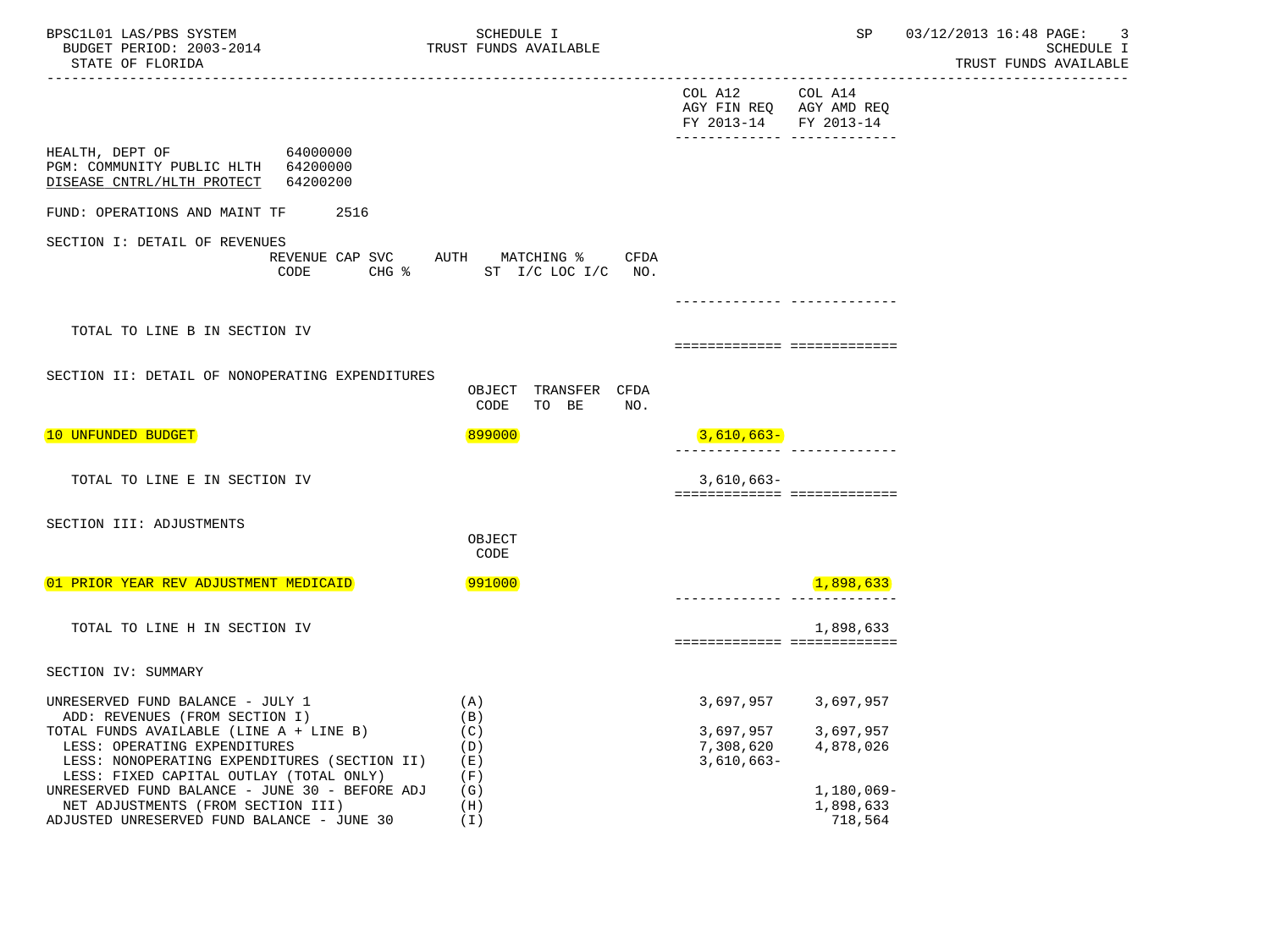-----------------------------------------------------------------------------------------------------------------------------------

| FY 2013-14 FY 2013-14   |         |
|-------------------------|---------|
| AGY FIN REQ AGY AMD REQ |         |
| COL A12                 | COL A14 |

| HEALTH, DEPT OF            | 64000000 |
|----------------------------|----------|
| PGM: COMMUNITY PUBLIC HLTH | 64200000 |
| SW PUBLIC HLTH SUPPORT SVC | 64200800 |

FUND: FEDERAL GRANTS TRUST FUND 2261

## SECTION I: DETAIL OF REVENUES

|                                                 | REVENUE CAP | <b>SVC</b>    | AUTH    |                | MATCHING %      | <b>CFDA</b> |                      |             |
|-------------------------------------------------|-------------|---------------|---------|----------------|-----------------|-------------|----------------------|-------------|
|                                                 | CODE        | CHG %         |         | ST             | $I/C$ LOC $I/C$ | NO.         |                      |             |
| A1 RX MONITORING PRGM                           | 000700 NO   | 0.0           | 381.001 | 0.00           | 0.00            | 16.754      | 362,000              | 362,000     |
| A2 HEALTH PREPAREDNESS                          | 000700 NO   | 0.0           | 381.001 | 0.00           | 0.00            | 93.069      | 19,297,972           | 19,297,972  |
| A3 VOLUNTEER HLTH SERVICE                       | 000700 NO   | 0.0           | 381.001 | 0.00           | 0.00            | 93.089      | 52,494               | 52,494      |
| TB CONTROL GRANTS<br>A4                         | 000700 NO   | 0.0           | 381.001 | 0.00           | 0.00            | 93.116      | 528,656              | 528,656     |
| EMERGENCY SERVICES<br>A5                        | 000700 NO   | 0.0           | 381.001 | 0.00           | 0.00            | 93.127      | 177,583              | 177,583     |
| FAMILY PLANNING SERVIES<br>A6                   | 000700 NO   | 0.0           | 381.001 | 0.00           | 0.00            | 93.217      | 250,000              | 250,000     |
| IMMUNIZATION GRANTS<br>A8                       | 000700 NO   | 0.0           | 381.001 | 0.00           | 0.00            | 93.268      | 1,351,014            | 1,351,014   |
| EPIDEMIOLOGICAL GRANTS<br>A9                    | 000700 NO   | 0.0           | 381.001 | 0.00           | 0.00            | 93.283      | 208,000              | 208,000     |
| HLTH INFRASTRUCTURE<br><b>B1</b>                | 000700 NO   | 0.0           | 381.001 | 0.00           | 0.00            | 93.507      | 300,000              | 300,000     |
| B2 ACA EPIDEMIOLOGY GRANTS                      | 000700 NO   | 0.0           | 381.001 | 0.00           | 0.00            | 93.521      | 172,000              | 172,000     |
| <b>B3 HOSPITAL PRERAREDNESS</b>                 | 000700 NO   | 0.0           | 381.001 | 0.00           | 0.00            | 93.889      | 9,000,000            | 9,000,000   |
| <b>B4 HIV FORMULA GRANTS</b>                    | 000700 NO   | 0.0           | 381.001 | 0.00           | 0.00            | 93.917      | 82,000,000           | 82,000,000  |
| <b>B5 HIV PREVENTION</b>                        | 000700 NO   | 0.0           | 381.001 | 0.00           | 0.00            | 93.940      | 513,000              | 513,000     |
| EPIDEMIOLOGICAL STUDIES<br>B6.                  | 000700 NO   | 0.0           | 381.001 | 0.00           | 0.00            | 93.943      | 372,000              | 372,000     |
| HIV GRANTS<br>B7                                | 000700 NO   | 0.0           | 381.001 | 0.00           | 0.00            | 93.944      | 208,000              | 208,000     |
| STD GRANTS<br>B8                                | 000700 NO   | 0.0           | 381.001 | 0.00           | 0.00            | 93.977      | 805,000              | 805,000     |
| DRUG AGREEMENTS<br>C1                           | 001100 NO   | 0.0           | 381.001 | 0.00           | 0.00            |             | 4,900,000            | 4,900,000   |
| CDC SUBGRANTS<br>C2                             | 001110 NO   | 0.0           | 381.001 | 0.00           | 0.00            | 93.283      | 733,000              | 733,000     |
| TNFR FROM DOT 2540<br>C <sub>6</sub>            | 001510 NO   | 0.0           | 381.001 | 0.00           | 0.00            | 20.610      | 405,000              | 405,000     |
| REFUNDS DRUG REBATES<br>38                      | 001800 NO   | $\boxed{0.0}$ | 381     | $\boxed{0.00}$ | $\boxed{0.00}$  |             |                      | 10,660,569  |
|                                                 |             |               |         |                |                 |             |                      |             |
| TOTAL TO LINE B IN SECTION IV                   |             |               |         |                |                 |             | 121,635,719          | 132,296,288 |
|                                                 |             |               |         |                |                 |             | ==================== |             |
| SECTION II: DETAIL OF NONOPERATING EXPENDITURES |             |               |         |                |                 |             |                      |             |
|                                                 |             |               |         |                |                 |             |                      |             |

 OBJECT TRANSFER CFDA CODE TO BE NO. PP UNFUNDED BUDGET 991000 40,000,000- 39,500,000- ------------- ------------- TOTAL TO LINE E IN SECTION IV 40,000,000- 39,500,000- ============= =============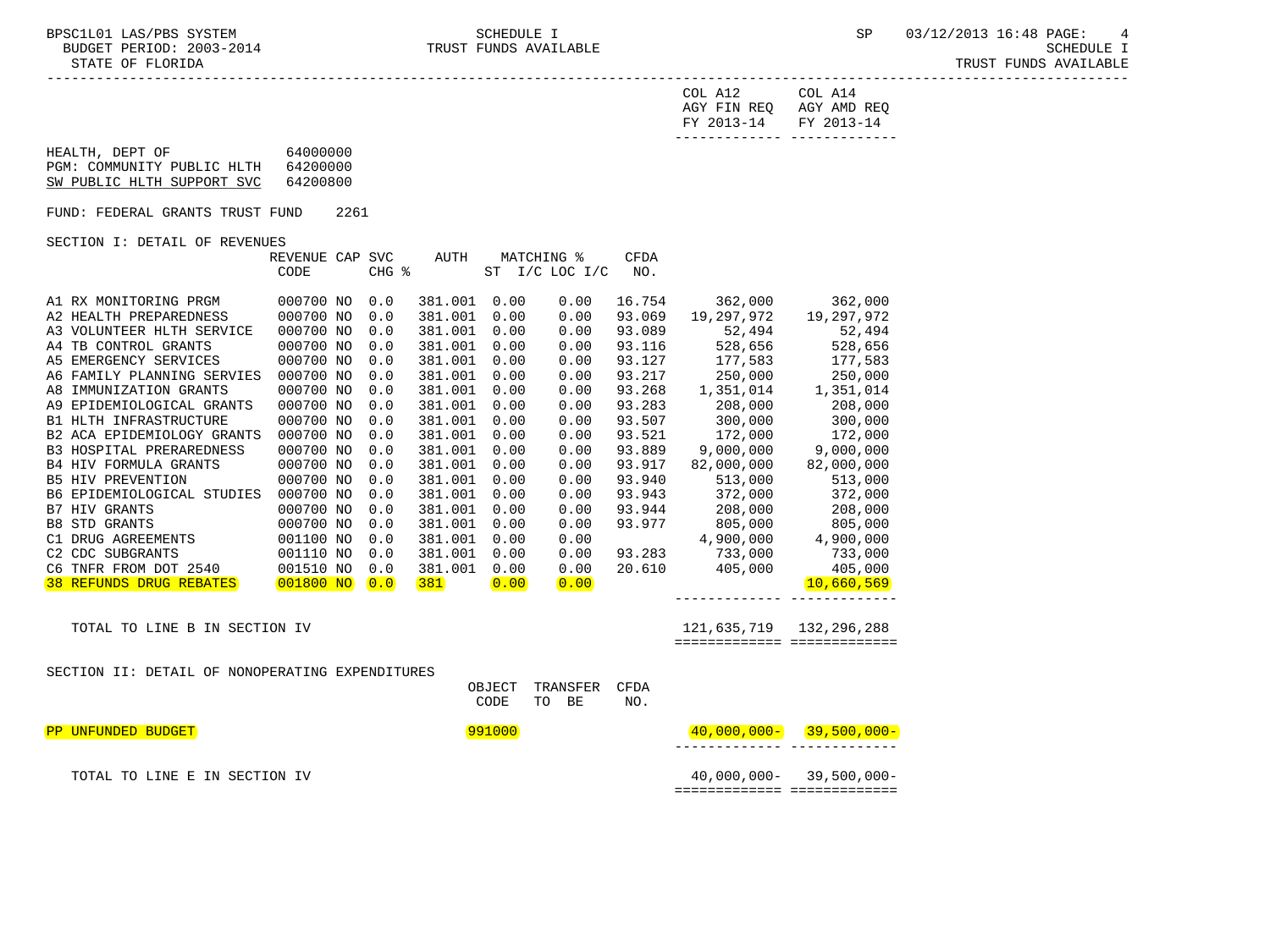| BPSC1L01 LAS/PBS SYSTEM<br>BUDGET PERIOD: 2003-2014<br>STATE OF FLORIDA                                                                                                                                                                                                                                                                                                        | SCHEDULE I<br>TRUST FUNDS AVAILABLE                         |                                                                                                      | SP                          | 03/12/2013 16:48 PAGE:<br>-5<br>SCHEDULE I<br>TRUST FUNDS AVAILABLE |
|--------------------------------------------------------------------------------------------------------------------------------------------------------------------------------------------------------------------------------------------------------------------------------------------------------------------------------------------------------------------------------|-------------------------------------------------------------|------------------------------------------------------------------------------------------------------|-----------------------------|---------------------------------------------------------------------|
|                                                                                                                                                                                                                                                                                                                                                                                |                                                             | COL A12 COL A14<br>AGY FIN REQ AGY AMD REQ<br>FY 2013-14<br>-------------- --------------            | FY 2013-14                  |                                                                     |
| 64000000<br>HEALTH, DEPT OF<br>PGM: COMMUNITY PUBLIC HLTH 64200000<br>SW PUBLIC HLTH SUPPORT SVC<br>64200800                                                                                                                                                                                                                                                                   |                                                             |                                                                                                      |                             |                                                                     |
| FUND: FEDERAL GRANTS TRUST FUND<br>2261                                                                                                                                                                                                                                                                                                                                        |                                                             |                                                                                                      |                             |                                                                     |
| SECTION III: ADJUSTMENTS                                                                                                                                                                                                                                                                                                                                                       | OBJECT<br>CODE                                              |                                                                                                      |                             |                                                                     |
|                                                                                                                                                                                                                                                                                                                                                                                |                                                             |                                                                                                      |                             |                                                                     |
| TOTAL TO LINE H IN SECTION IV                                                                                                                                                                                                                                                                                                                                                  |                                                             | ============================                                                                         |                             |                                                                     |
| SECTION IV: SUMMARY                                                                                                                                                                                                                                                                                                                                                            |                                                             |                                                                                                      |                             |                                                                     |
| UNRESERVED FUND BALANCE - JULY 1<br>ADD: REVENUES (FROM SECTION I)<br>TOTAL FUNDS AVAILABLE (LINE A + LINE B)<br>LESS: OPERATING EXPENDITURES<br>LESS: NONOPERATING EXPENDITURES (SECTION II)<br>LESS: FIXED CAPITAL OUTLAY (TOTAL ONLY)<br>UNRESERVED FUND BALANCE - JUNE 30 - BEFORE ADJ<br>NET ADJUSTMENTS (FROM SECTION III)<br>ADJUSTED UNRESERVED FUND BALANCE - JUNE 30 | (A)<br>(B)<br>(C)<br>(D)<br>(日)<br>(F)<br>(G)<br>(H)<br>(T) | 1,115,850 1,115,850<br>121,635,719 132,296,288<br>122,751,569 133,412,138<br>162,751,569 172,912,138 | $40,000,000 - 39,500,000 -$ |                                                                     |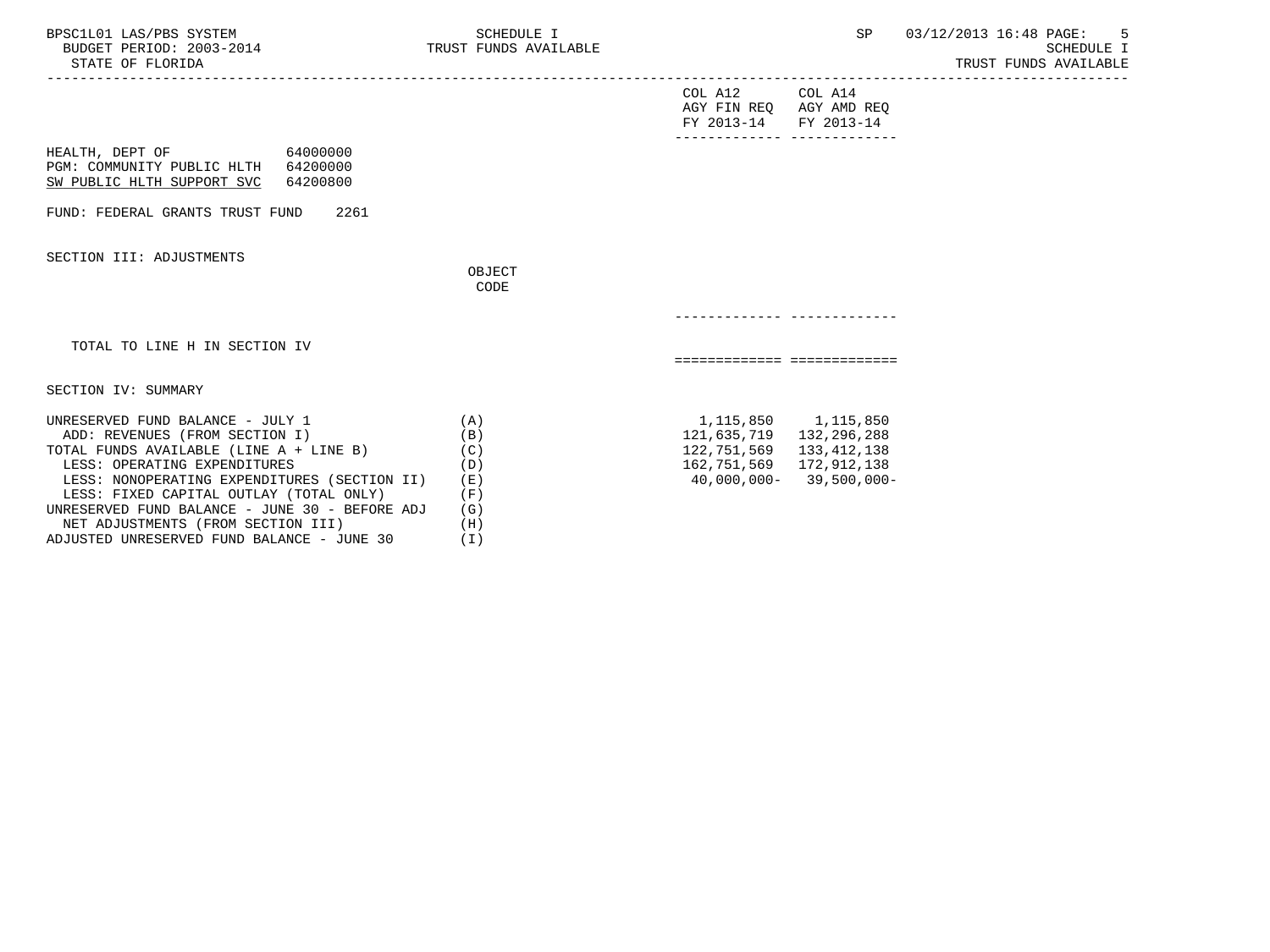-----------------------------------------------------------------------------------------------------------------------------------

 AGY FIN REQ AGY AMD REQ FY 2013-14 FY 2013-14 ------------- ------------- HEALTH, DEPT OF 64000000 PGM: COMMUNITY PUBLIC HLTH 64200000 SW PUBLIC HLTH SUPPORT SVC 64200800 FUND: BRAIN & SPINAL CORD INJ/TF 2390 SECTION I: DETAIL OF REVENUES REVENUE CAP SVC AUTH MATCHING % CFDA CODE CHG % ST I/C LOC I/C NO. 05 MOTOR CYCLE LICENSES 000200 YES 8.0 318.21 0.00 0.00 54,366 54,366 07 ANTICIPATED REV REDCAM 001200 NO 8.0 381.21 0.00 0.00 485,154 485,154 01 B&SCIP FINES EDR 001200 NO 8.0 318.21 0.00 0.00 6,000,000 6,300,000 02 B&SCIP PROGRAM 001200 NO 8.0 318.21 0.00 0.00 352,346 52,346 03 B&SCIP RED LIGHT TCKT 001200 NO 8.0 318.21 0.00 0.00 2,733,528 2,733,528 09 TNFR AHCA 2474 001510 NO 0.0 318.21 0.00 0.00 93.778 315,909 315,909 04 TNFR HSMV 2488 001520 NO 0.0 318.21 0.00 0.00 1,238,496 1,238,496 06 REFUNDS 001800 NO 0.0 318.21 0.00 0.00 ------------- ------------- TOTAL TO LINE B IN SECTION IV 11,779,799 11,779,799 11,779,799 ============= ============= SECTION II: DETAIL OF NONOPERATING EXPENDITURES OBJECT TRANSFER CFDA CODE TO BE NO. 02 SERVICE CHARGE TO GENERAL REVENUE 880800 842,032 842,032 842,032 06 DOUBLE BUDGET - AHCA TNFR 899000 7,624,763- 03 5% TRUST FUND RESERVE 168 (1999) 999000 999000 484,168 (1998) 999000 484,168 484,168 (1999) 999000 11,496,146-04 ANTICIPATED BUDGET SURPLUS-WAIVER<br>195 ANTICIPATED TNER TO AHCA 2474 (899000) 88500100 (88500100 13.461.000 05 ANTICIPATED TNFR TO AHCA 2474 ------------- ------------- TOTAL TO LINE E IN SECTION IV **6,708,946-** 6,298,563- ============= ============= SECTION III: ADJUSTMENTS OBJECT **CODE**  ------------- ------------- TOTAL TO LINE H IN SECTION IV

============= =============

COL A12 COL A14